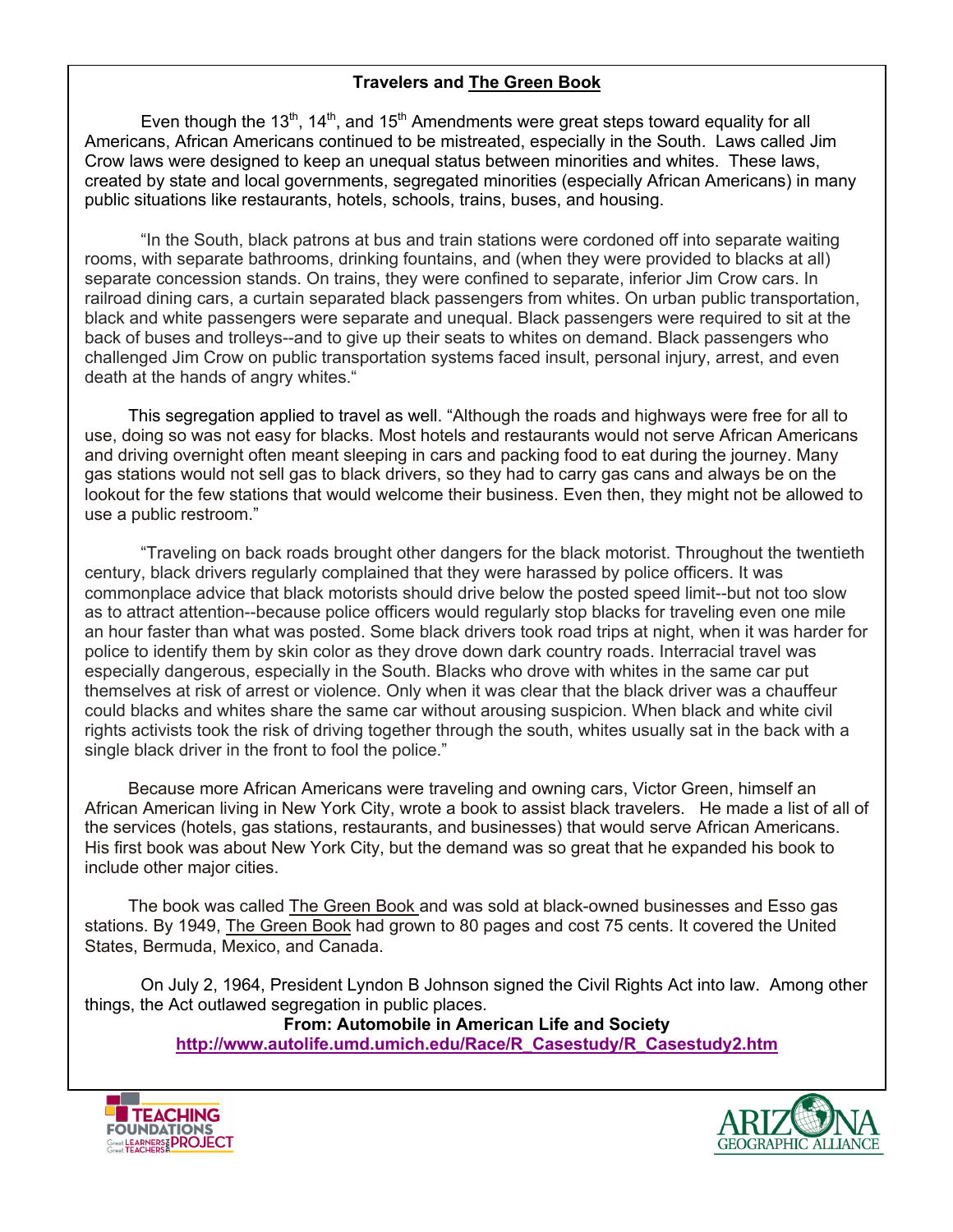| <b>Stops on Route 66</b>     |
|------------------------------|
| Springfield, Illinois        |
| St. Louis, Missouri          |
| Tulsa, Oklahoma              |
| Oklahoma City, Oklahoma      |
| Amarillo, Texas              |
| <b>Tucumcari, New Mexico</b> |
| Albuquerque, New Mexico      |
| Holbrook, Arizona            |
| Flagstaff, Arizona           |
| Kingman, Arizona             |
| Barstow, California          |
| Los Angeles, California      |



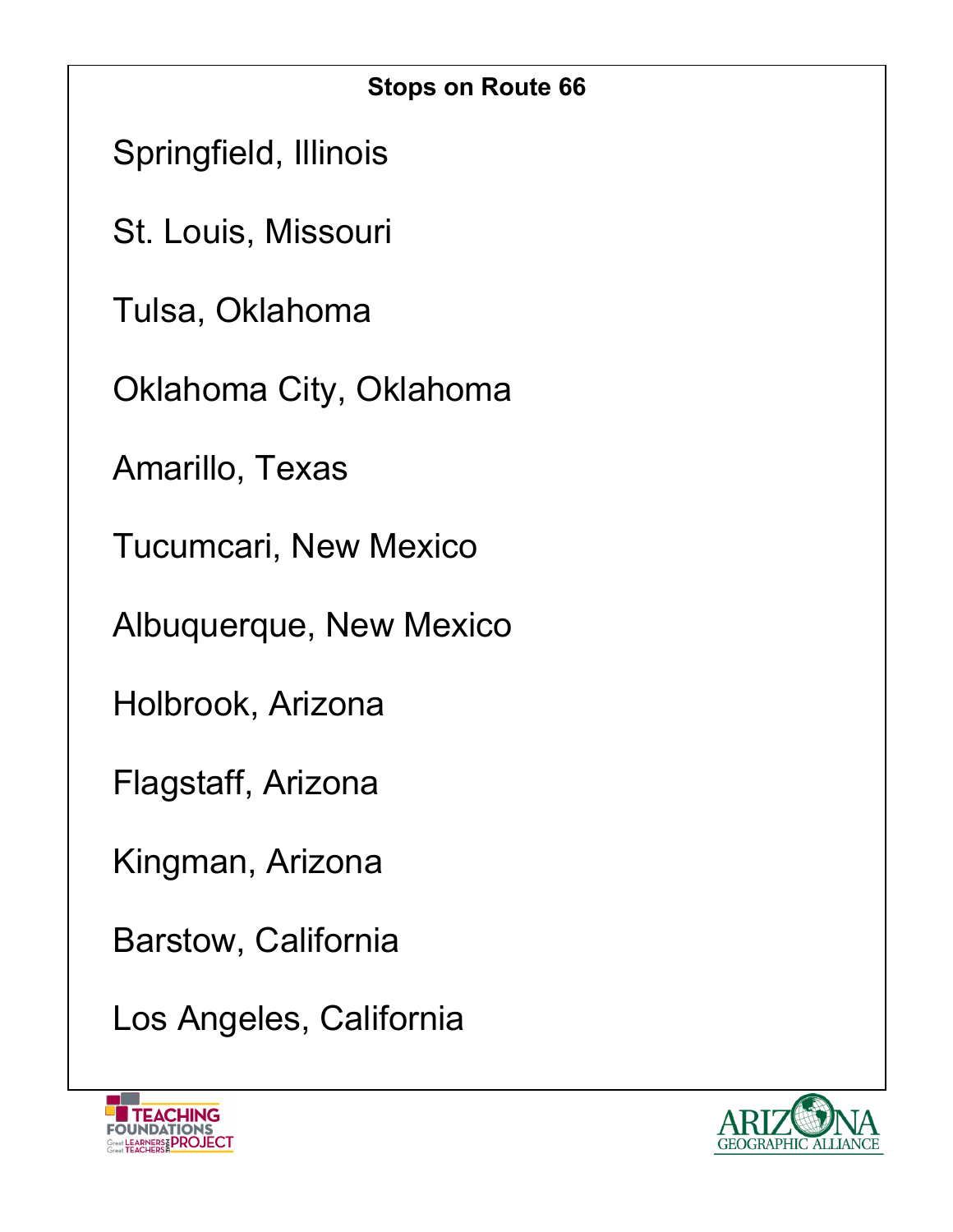#### **Stops on Route 66—Answer Key**

Springfield, Illinois *Hotel:* Dudley; *Tourist Homes*: Mrs. M. Rollins, Mrs. B Mosby, Mrs. G. Bell, Mrs. E Brooks, Dr Ware

#### St. Louis, Missouri

Many Choices: *Hotels, Restaurants, Beauty Parlor, Barber Shop, Taverns, Night Clubs, Service Stations, Garages, Tailors, Liquor Stores, Taxi Cabs*

## Tulsa, Oklahoma

*Hotels*: Small, Red Wing, Royal, McHunt, Warren, YWCA: *Tourist Homes*: W.H. Smith, C.U. Netherland; *Restaurant:* Your Cab; Barber *Shops*: Swindall's*; Service Stations*: Miece; *Garage*s: Pine Street; *Automobiles*: Meharry Drugs

# klahoma City, Oklahoma

*Hotels*: Little Pace, Hall, Magnolia Inn; *Tourist Homes*: Cortland Rms., Scrugg's, Tucker's; *Restaurants:* Eastside Food Shop; *Beauty Parlors*: Chambers, Lyons, N.B. Ellis*; Barber Shops*: Elks, Golden Oak, Clover Leaf; *Taverns:* Lyons, Ruby's King's; *Service Stations*: Richardson's, Harry's, Mathues; *Sanitarium*: Ed's; *Drug Store*s: Randolph, Cut Rate,

# Amarillo, Texas

*Hotels*: Mayfair, Watley, Tennessee; *Restaurants*: Tom's Place, New Harlem, Blue Bonnet; *Barber Shops*: Foster's*; Beauty Parlor*: Helen's Unique; *Road Houses*: Working Man's Club; Taverns: Williams, Green Parrot, Carter Bros.; *Service Stations*: Carter Bros; Garages: M & M; Tailors: Mitchell's; *Recreation Clubs*: Blue Moon, Watley*; Drug Stores*: G & M; Knighton, Corner

#### Tucumcari, New Mexico

*Tourist Homes*: Rocket Inn, Jone's Rooms; *Barber Shops*: Henry James; *Garages,* Swift's

#### Albuquerque, New Mexico

*Hotels*: Ideal; *Tourist Homes*: Mrs. Kate Duncan, Mrs. W. Bailey; *Restaurants*: Aunt Brenda's Pit Barbecue, Bon Ton

#### Holbrook, Arizona

*No Services*

#### Flagstaff, Arizona

*No Services*

#### Kingman, Arizona

*No Services*

#### Barstow, California

*No Services*

### Los Angeles, California

Many Choices: *Hotels, Motels, Restaurants, Beauty Parlors, Barber Shops, Taverns, Night Clubs, Road Houses, Liquor Stores, Service Stations, Garages, Automotive, Drug Stores, Tailors, Real Estate*